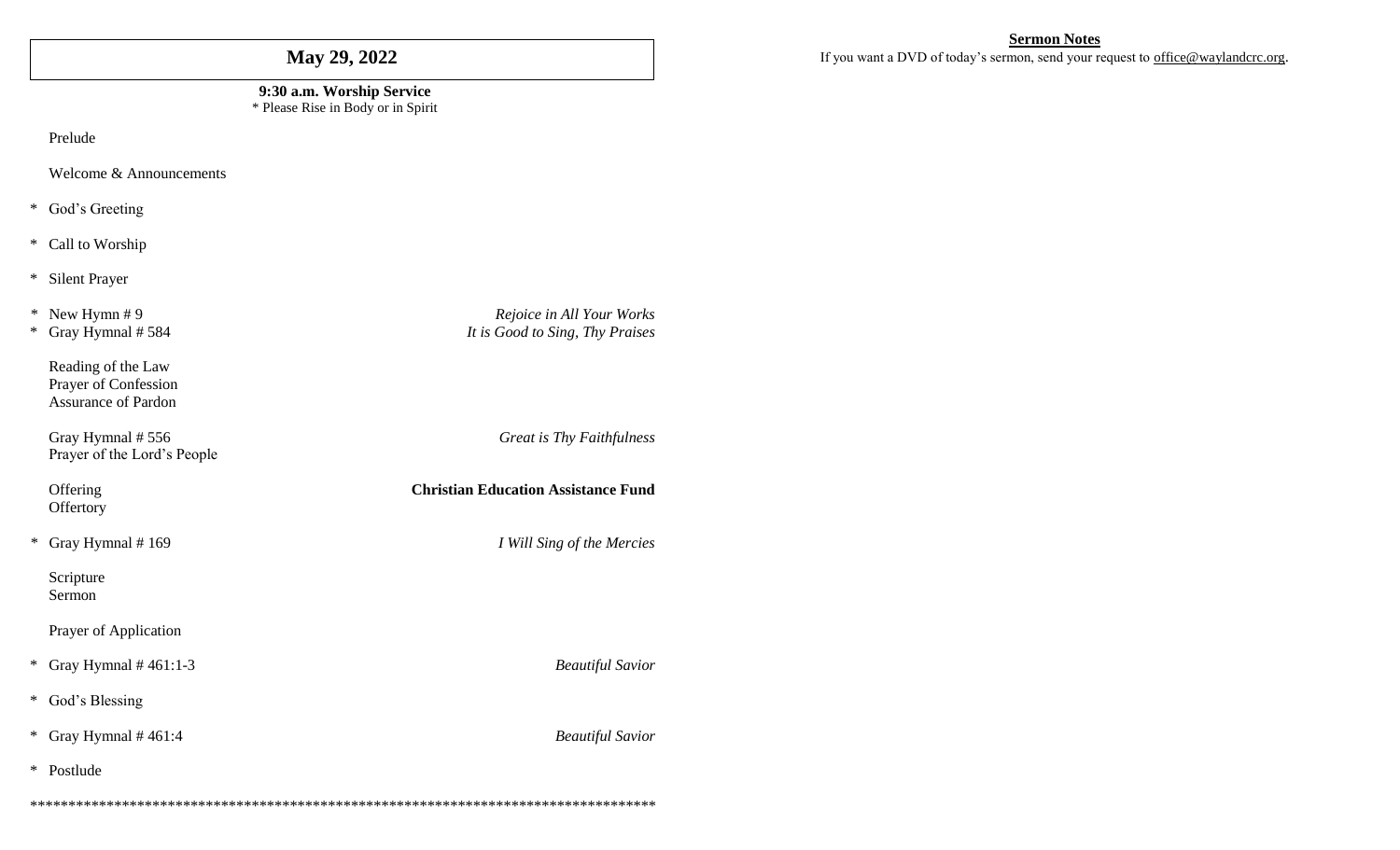*Wayland Christian Reformed Church* **We are so glad you joined us this morning. Please stay for coffee & fellowship following the service.** 

# *Today*

**Thank you to Jerry Zandstra** and the praise team for leading us in worship this morning.

**There is no evening bible study tonight.** We will resume again next week led by Jerry Zandstra.

# *Congregational Meeting*

**Our Annual Congregational Meeting was on Monday, May 23.** We nominated Mike Grassmid & Tom Reurink as Elders. We nominated Mike Verburg as a Deacon. The 2022-23 proposed budget was approved. The options for the use of the parsonage were discussed and the congregation voted for option two: family center.

## *Wedding Showers/Money Aprons*

We have 3 young people (couples) that were married in 2021. We have 1 (couple) that just got married recently and 1 that is getting married soon. They did not get a grocery shower. We are **going to have a money apron** for them. This entails giving the couple(s) a gift of money instead of groceries. **There are gift bags and a card for each couple,** in the back of the church, by the nursery. Please sign the card when you put your gift in the bag. We will have the gift bags out for 3 Sunday's. The last Sunday will be June 5.

**Alex & Kendra (Sterk) Klunder Quinn & Gillian Grassmid Brendan & Erika Oosterheert Ryan & Rylee (DeHaan) Haveman Dylan & Kennedy Brink**

*Christian Neighbors* **May is our** semi-annual collection month for **Christian Neighbors Food Pantry.** Please place your donations on the pew in the foyer.

#### *Evening Bible Study*

Next Sunday, June 5, Pastor Zandstra will lead a discussion on the Seven Deadly Sins which are Pride, Envy, Anger, Sloth, Avarice, Gluttony, and Lust. This will be an interactive and personal discussion. We will talk about what these sins are, where they come from, and why they lead to destructive patterns in our lives. We will also contemplate how we can overcome them. Anyone high school age and above is invited to attend.

## *From the Youth Group*

Post-High Mentor Needed: If you are interested in being a post-graduation mentor for our only high school graduate this year (Emmitt Bird), please contact Jodi Johnson. We try to provide mentors for all graduates for a 2-year period following high school graduation to walk alongside the graduate, providing encouragement and accountability.

#### *Dorr CRC*

**Annual Memorial Day Pancake Breakfast Fundraiser, Monday, May 30, 7- 10:30am**. Pancakes, scrambled eggs, sausage, fresh fruit, muffins, coffee and juice will be served. Donations will go to the 2023 Guatemala Mission Team trip. Please join us!

*Pine Rest CAP Program* **Personal Advantage –** Our CAP program provides free access to thousands of articles, assessments, webinars and videos to help with all areas of your life. Contact the church office for more information. **Call 1-800-422-0809 and say you are a CAP member** through Wayland CRC to schedule free appointments.

# *Depression Seminar*

**inSpirit Church** invites you to their seminar on Depression. inSpirit Church has an active participation with Pine Rest's CAP program. The event will be on Thursday, June 2, 2022 at 7pm. The doors will be open at 6:30pm for refreshments and the seminar will begin at 7pm. **We are privileged to have a licensed social worker from Pine Rest come and present the different types of depression** one might experience and the symptoms of each. She will also look at some key steps that individuals can take to help manage depression, worry and anxiety in their lives. She will help individuals discern how they can tell if it's sadness or something more? **Invite a friend or a neighbor and plan to join us for an evening of encouragement amidst the hardships.** Thank you for helping us spread the word to join us for a great opportunity! If this is something you would be interested in or if you have any further questions please don't hesitate to reach out to Jessica Kuncaitis via email: [Jessica@inspiritchurch.org](mailto:Jessica@inspiritchurch.org) or phone: (616)299-5338.

*Moline Christian School* **Please join us for a Retirement Open House** for Pam Machiele at Moline Christian School on Sunday, June 5, 2022, from 2-4 p.m., and celebrate her 26 years at school.

**Bus Driver Opening** - Moline Christian School has an opening for a full-time bus driver beginning with the 2022-2023 school year. The successful candidate would be driving both a morning and afternoon bus route. A Class B with passenger and school bus endorsement CDL license and air brake endorsement is required. We are willing to reimburse a driver for their training if they are not currently licensed as follows: One half of training will be reimbursed after one year of employment and the remaining one half will be reimbursed after the second year of employment. Applications can be found on our website at [www.molinechrsch.org,](http://www.molinechrsch.org/) About Us, Employment Opportunities, and complete the General Application. Applications can be emailed to [admin@molinechrsch.org](mailto:admin@molinechrsch.org) or mailed/brought to the office no later than Friday, June 17. Please call the office at 616-877-4688 if you have questions.

**Brick Donation Building Campaign Fundraiser** - Join us in the opportunity to have a personalized/custom brick as part of Moline Christian School's Growing Together Capital Campaign. Each custom brick is a \$500 donation. Order forms are available on our website or from the entryway at school. All order forms with payment are due no later than June 10.